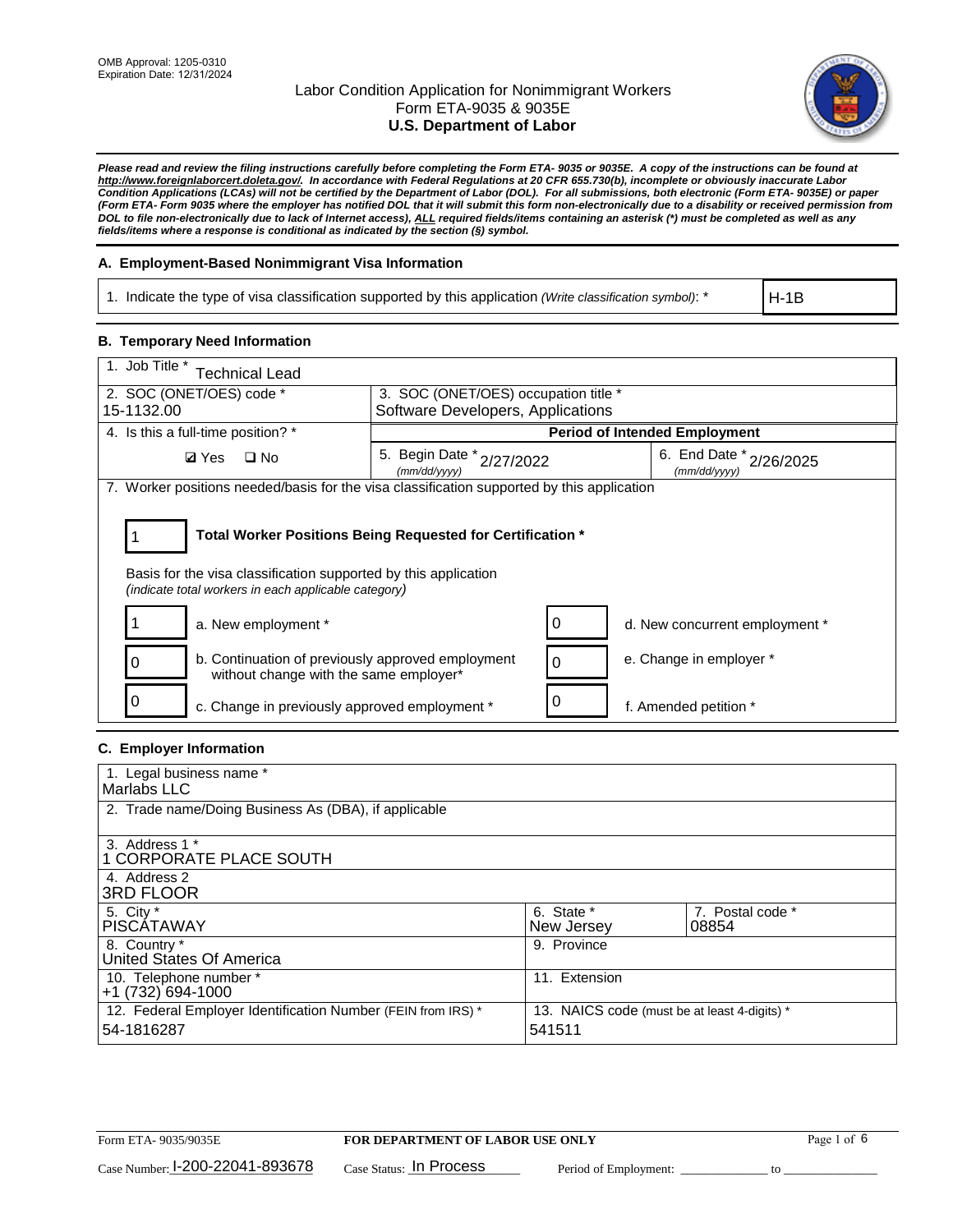

# **D. Employer Point of Contact Information**

**Important Note**: The information contained in this Section must be that of an employee of the employer who is authorized to act on behalf of the employer in labor certification matters. The information in this Section must be different from the agent or attorney information listed in Section E, unless the attorney is an employee of the employer.

| 1. Contact's last (family) name *               | 2. First (given) name * |                          | 3. Middle name(s)         |
|-------------------------------------------------|-------------------------|--------------------------|---------------------------|
| Vidyadharan                                     | Sanjay                  |                          |                           |
| 4. Contact's job title *<br>Chief Legal Officer |                         |                          |                           |
| 5. Address 1 *<br>1 CORPORATE PLACE SOUTH       |                         |                          |                           |
| 6. Address 2<br>3RD FLOOR                       |                         |                          |                           |
| 7. City $*$<br><b>PISCÁTAWAY</b>                |                         | 8. State *<br>New Jersey | 9. Postal code *<br>08854 |
| 10. Country *<br>United States Of America       |                         | 11. Province             |                           |
| 12. Telephone number *                          | 13. Extension           | 14. E-Mail address       |                           |
| +1 (732) 694-1000                               | 1600                    | sanjay@marlabs.com       |                           |

# **E. Attorney or Agent Information (If applicable)**

**Important Note**: The employer authorizes the attorney or agent identified in this section to act on its behalf in connection with the filing of this application.

| 1. Is the employer represented by an attorney or agent in the filing of this application? *<br>If "Yes," complete the remainder of Section E below. |               |                    |                               |  | $\square$ Yes                                        | <b>ØNo</b> |
|-----------------------------------------------------------------------------------------------------------------------------------------------------|---------------|--------------------|-------------------------------|--|------------------------------------------------------|------------|
| 3. First (given) name §<br>4. Middle name(s)<br>2. Attorney or Agent's last (family) name §                                                         |               |                    |                               |  |                                                      |            |
| 5. Address 1 §                                                                                                                                      |               |                    |                               |  |                                                      |            |
| 6. Address 2                                                                                                                                        |               |                    |                               |  |                                                      |            |
| 7. City §                                                                                                                                           |               | 8. State §         |                               |  | 9. Postal code §                                     |            |
| 10. Country §                                                                                                                                       |               | 11. Province       |                               |  |                                                      |            |
| 12. Telephone number §                                                                                                                              | 13. Extension | 14. E-Mail address |                               |  |                                                      |            |
| 15. Law firm/Business name §                                                                                                                        |               |                    | 16. Law firm/Business FEIN §  |  |                                                      |            |
| 17. State Bar number (only if attorney) §                                                                                                           |               |                    | standing (only if attorney) § |  | 18. State of highest court where attorney is in good |            |
| 19. Name of the highest State court where attorney is in good standing (only if attorney) §                                                         |               |                    |                               |  |                                                      |            |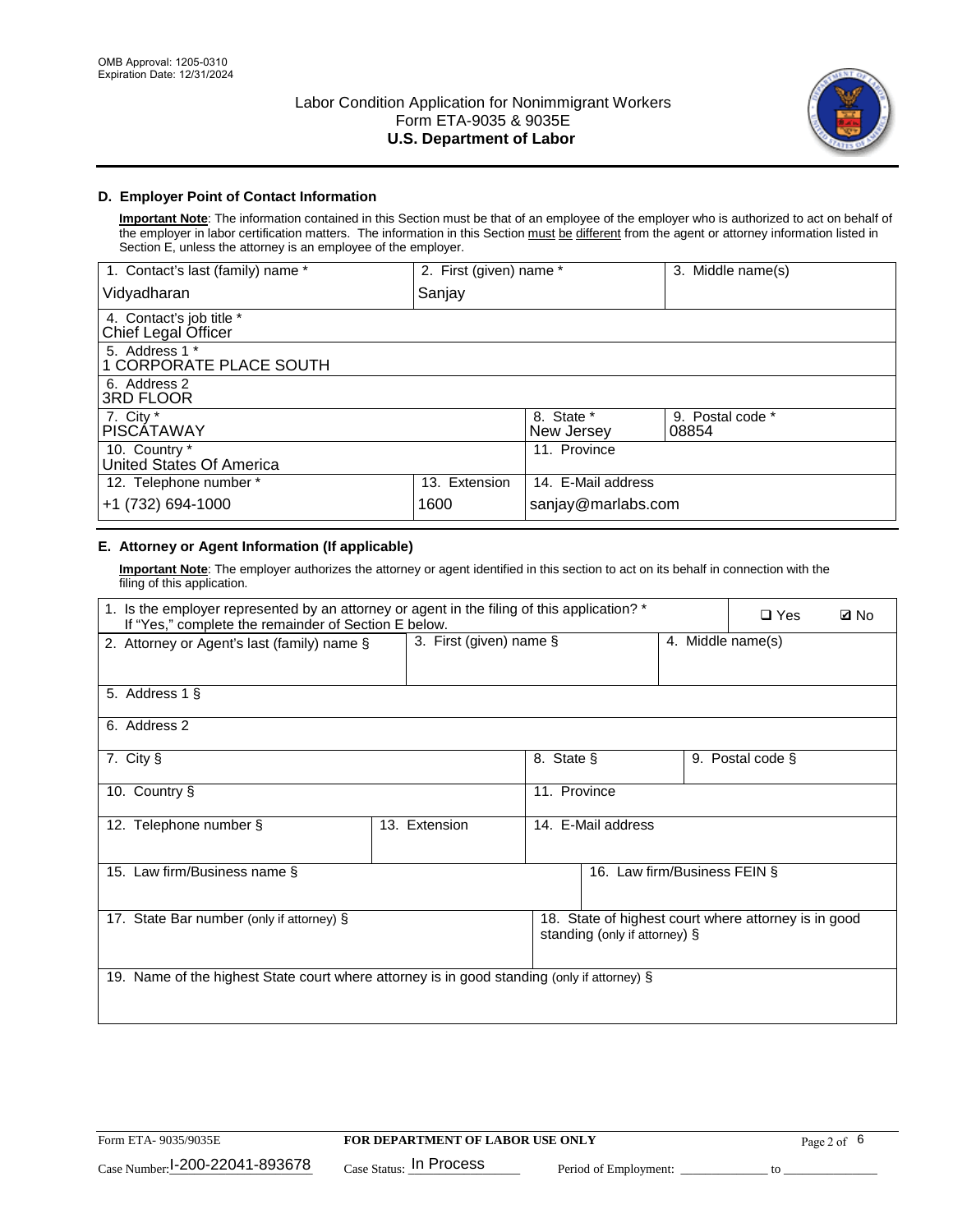

#### **F. Employment and Wage Information**

**Important Note**: The employer must define the intended place(s) of employment with as much geographic specificity as possible. Each intended place(s) of employment listed below must be the worksite or physical location where the work will actually be performed and cannot be a P.O. Box. The employer must identify all intended places of employment, including those of short duration, on the LCA. 20 CFR 655.730(c)(5). If the employer is submitting this form non-electronically and the work is expected to be performed in more than one location, an attachment must be submitted in order to complete this section. An employer has the option to use either a single Form ETA-9035/9035E or multiple forms to disclose all intended places of employment. If the employer has more than ten (10) intended places of employment at the time of filing this application, the employer must file as many additional LCAs as are necessary to list all intended places of employment. See the form instructions for further information about identifying all intended places of employment.

#### a.*Place of Employment Information* 1

| 1. Enter the estimated number of workers that will perform work at this place of employment under<br>the LCA.* |                                                                                                                                |  |                                          |                      | 1            |              |  |  |
|----------------------------------------------------------------------------------------------------------------|--------------------------------------------------------------------------------------------------------------------------------|--|------------------------------------------|----------------------|--------------|--------------|--|--|
|                                                                                                                | 2. Indicate whether the worker(s) subject to this LCA will be placed with a secondary entity at this<br>place of employment. * |  |                                          |                      | <b>Ø</b> Yes | $\square$ No |  |  |
|                                                                                                                | 3. If "Yes" to question 2, provide the legal business name of the secondary entity. §                                          |  |                                          |                      |              |              |  |  |
|                                                                                                                | <b>Caliber Home Loans</b>                                                                                                      |  |                                          |                      |              |              |  |  |
|                                                                                                                | 4. Address 1 *<br>1525 South Belt Line Rd                                                                                      |  |                                          |                      |              |              |  |  |
|                                                                                                                | 5. Address 2                                                                                                                   |  |                                          |                      |              |              |  |  |
|                                                                                                                | 6. City $*$<br>7. County *<br><b>Dallas</b><br>Coppell                                                                         |  |                                          |                      |              |              |  |  |
|                                                                                                                | 8. State/District/Territory *<br>9. Postal code *<br>Texas<br>75019                                                            |  |                                          |                      |              |              |  |  |
| 10. Wage Rate Paid to Nonimmigrant Workers *<br>10a. Per: (Choose only one)*                                   |                                                                                                                                |  |                                          |                      |              |              |  |  |
|                                                                                                                | □ Hour □ Week □ Bi-Weekly □ Month ☑ Year<br>From $\text{\$}$ 111200 00<br>To: $$$                                              |  |                                          |                      |              |              |  |  |
|                                                                                                                | 11. Prevailing Wage Rate *<br>11a. Per: (Choose only one)*                                                                     |  |                                          |                      |              |              |  |  |
|                                                                                                                | 111176 00<br>$\mathcal{S}$                                                                                                     |  | □ Hour □ Week □ Bi-Weekly □ Month ☑ Year |                      |              |              |  |  |
| Questions 12-14. Identify the source used for the prevailing wage (PW) (check and fully complete only one): *  |                                                                                                                                |  |                                          |                      |              |              |  |  |
| 12.<br>$\Box$                                                                                                  | a. PWD tracking number §<br>A Prevailing Wage Determination (PWD) issued by the Department of Labor                            |  |                                          |                      |              |              |  |  |
| 13.<br>$\blacktriangledown$                                                                                    | A PW obtained independently from the Occupational Employment Statistics (OES) Program                                          |  |                                          |                      |              |              |  |  |
|                                                                                                                | a. Wage Level (check one): §                                                                                                   |  |                                          | b. Source Year §     |              |              |  |  |
|                                                                                                                | ☑ Ⅲ<br>□⊪<br>$\Box$ IV<br>$\Box$ N/A<br>⊓⊥                                                                                     |  |                                          | 7/1/2021 - 6/30/2022 |              |              |  |  |
| 14.                                                                                                            | A PW obtained using another legitimate source (other than OES) or an independent authoritative source                          |  |                                          |                      |              |              |  |  |
|                                                                                                                | a. Source Type (check one): §<br>b. Source Year §<br>$\Box$ CBA<br>$\Box$ DBA<br>$\square$ SCA<br>$\Box$ Other/ PW Survey      |  |                                          |                      |              |              |  |  |
|                                                                                                                | c. If responded "Other/ PW Survey" in question 14.a, enter the name of the survey producer or publisher §                      |  |                                          |                      |              |              |  |  |
|                                                                                                                | d. If responded "Other/ PW Survey" in question 14.a, enter the title or name of the PW survey §                                |  |                                          |                      |              |              |  |  |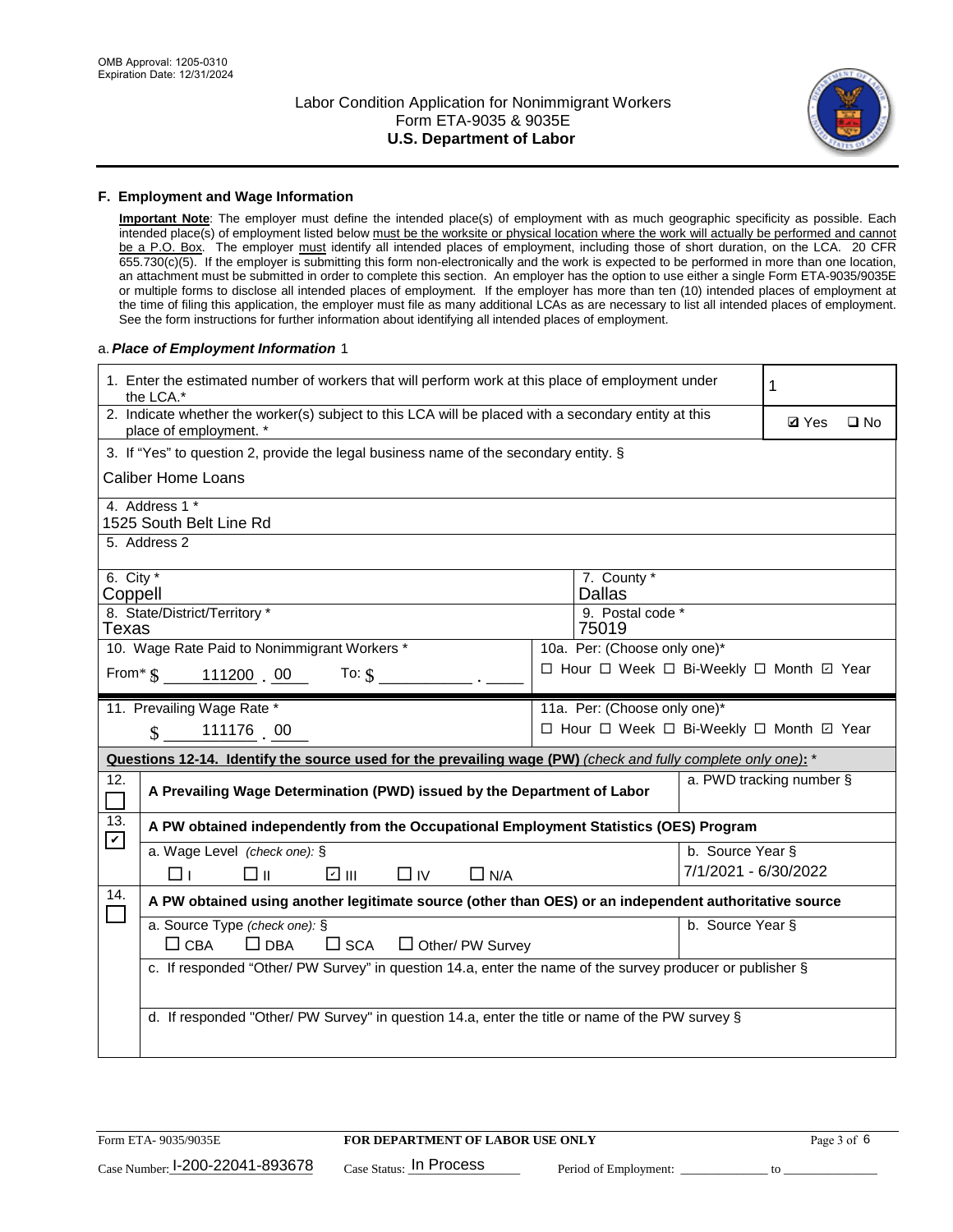

# **G. Employer Labor Condition Statements**

! *Important Note:* In order for your application to be processed, you MUST read Section G of the Form ETA-9035CP - General Instructions for the 9035 & 9035E under the heading "Employer Labor Condition Statements" and agree to all four (4) labor condition statements summarized below:

- (1) **Wages:** The employer shall pay nonimmigrant workers at least the prevailing wage or the employer's actual wage, whichever is higher, and pay for non-productive time. The employer shall offer nonimmigrant workers benefits and eligibility for benefits provided as compensation for services on the same basis as the employer offers to U.S. workers. The employer shall not make deductions to recoup a business expense(s) of the employer including attorney fees and other costs connected to the performance of H-1B, H-1B1, or E-3 program functions which are required to be performed by the employer. This includes expenses related to the preparation and filing of this LCA and related visa petition information. 20 CFR 655.731;
- (2) **Working Conditions:** The employer shall provide working conditions for nonimmigrants which will not adversely affect the working conditions of workers similarly employed. The employer's obligation regarding working conditions shall extend for the duration of the validity period of the certified LCA or the period during which the worker(s) working pursuant to this LCA is employed by the employer, whichever is longer. 20 CFR 655.732;
- (3) **Strike, Lockout, or Work Stoppage:** At the time of filing this LCA, the employer is not involved in a strike, lockout, or work stoppage in the course of a labor dispute in the occupational classification in the area(s) of intended employment. The employer will notify the Department of Labor within 3 days of the occurrence of a strike or lockout in the occupation, and in that event the LCA will not be used to support a petition filing with the U.S. Citizenship and Immigration Services (USCIS) until the DOL Employment and Training Administration (ETA) determines that the strike or lockout has ended. 20 CFR 655.733; and
- (4) **Notice:** Notice of the LCA filing was provided no more than 30 days before the filing of this LCA or will be provided on the day this LCA is filed to the bargaining representative in the occupation and area of intended employment, or if there is no bargaining representative, to workers in the occupation at the place(s) of employment either by electronic or physical posting. This notice was or will be posted for a total period of 10 days, except that if employees are provided individual direct notice by e-mail, notification need only be given once. A copy of the notice documentation will be maintained in the employer's public access file. A copy of this LCA will be provided to each nonimmigrant worker employed pursuant to the LCA. The employer shall, no later than the date the worker(s) report to work at the place(s) of employment, provide a signed copy of the certified LCA to the worker(s) working pursuant to this LCA. 20 CFR 655.734.

1. **I have read and agree to** Labor Condition Statements 1, 2, 3, and 4 above and as fully explained in Section G of the Form ETA-9035CP – General Instructions for the 9035 & 9035E and the Department's regulations at 20 CFR 655 Subpart H. \*

**Ø**Yes ロNo

## **H. Additional Employer Labor Condition Statements –H-1B Employers ONLY**

!**Important Note***:* In order for your H-1B application to be processed, you MUST read Section H – Subsection 1 of the Form ETA 9035CP – General Instructions for the 9035 & 9035E under the heading "Additional Employer Labor Condition Statements" and answer the questions below.

#### *a. Subsection 1*

| 1. At the time of filing this LCA, is the employer H-1B dependent? §                                                                                                                                                                                            |            |      | $\square$ No |  |  |
|-----------------------------------------------------------------------------------------------------------------------------------------------------------------------------------------------------------------------------------------------------------------|------------|------|--------------|--|--|
| 2. At the time of filing this LCA, is the employer a willful violator? $\S$                                                                                                                                                                                     |            |      | ⊡ No         |  |  |
| 3. If "Yes" is marked in questions H.1 and/or H.2, you must answer "Yes" or "No" regarding<br>whether the employer will use this application ONLY to support H-1B petitions or extensions of<br>status for exempt H-1B nonimmigrant workers? §                  |            |      | $\Box$ No    |  |  |
| 4. If "Yes" is marked in question H.3, identify the statutory basis for the<br>■ \$60,000 or higher annual wage<br>exemption of the H-1B nonimmigrant workers associated with this<br>□ Master's Degree or higher in related specialty<br>$\Box$ Both<br>LCA. § |            |      |              |  |  |
| H-1B Dependent or Willful Violator Employers -Master's Degree or Higher Exemptions ONLY                                                                                                                                                                         |            |      |              |  |  |
| 5. Indicate whether a completed Appendix A is attached to this LCA covering any H-1B<br>nonimmigrant worker for whom the statutory exemption will be based <b>ONLY</b> on attainment of a<br>Master's Degree or higher in related specialty. §                  | $\Box$ Yes | ⊡ No | <b>Q</b> N/A |  |  |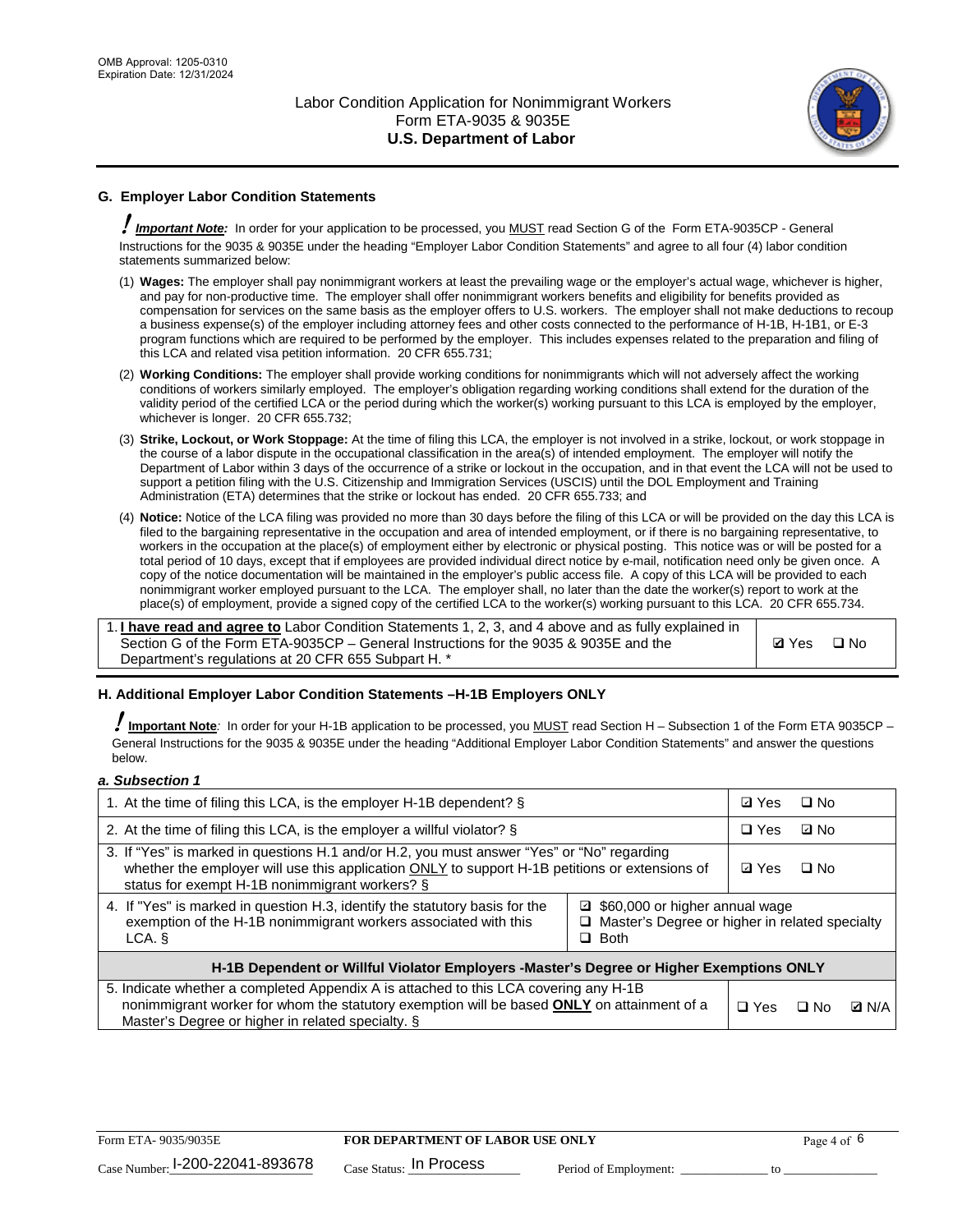

**If you marked "Yes" to questions H.a.1 (H-1B dependent) and/or H.a.2 (H-1B willful violator) and "No" to question H.a.3 (exempt H-1B nonimmigrant workers), you MUST read Section H – Subsection 2 of the Form ETA 9035CP – General Instructions for the 9035 & 9035E under the heading "Additional Employer Labor Condition Statements" and indicate your agreement to all three (3) additional statements summarized below.**

#### *b. Subsection 2*

- A. **Displacement:** An H-1B dependent or willful violator employer is prohibited from displacing a U.S. worker in its own workforce within the period beginning 90 days before and ending 90 days after the date of filing of the visa petition. 20 CFR 655.738(c);
- B. **Secondary Displacement:** An H-1B dependent or willful violator employer is prohibited from placing an H-1B nonimmigrant worker(s) with another/secondary employer where there are indicia of an employment relationship between the nonimmigrant worker(s) and that other/secondary employer (thus possibly affecting the jobs of U.S. workers employed by that other employer), unless and until the employer subject to this LCA makes the inquiries and/or receives the information set forth in 20 CFR 655.738(d)(5) concerning that other/secondary employer's displacement of similarly employed U.S. workers in its workforce within the period beginning 90 days before and ending 90 days after the date of such placement. 20 CFR 655.738(d). Even if the required inquiry of the secondary employer is made, the H-1B dependent or willful violator employer will be subject to a finding of a violation of the secondary displacement prohibition if the secondary employer, in fact, displaces any U.S. worker(s) during the applicable time period; and
- C. **Recruitment and Hiring:** Prior to filing this LCA or any petition or request for extension of status for nonimmigrant worker(s) supported by this LCA, the H-1B dependent or willful violator employer must take good faith steps to recruit U.S. workers for the job(s) using procedures that meet industry-wide standards and offer compensation that is at least as great as the required wage to be paid to the nonimmigrant worker(s) pursuant to 20 CFR 655.731(a). The employer must offer the job(s) to any U.S. worker who applies and is equally or better qualified for the job than the nonimmigrant worker. 20 CFR 655.739.

| 6. I have read and agree to Additional Employer Labor Condition Statements A, B, and C above and |       |           |
|--------------------------------------------------------------------------------------------------|-------|-----------|
| as fully explained in Section H – Subsections 1 and 2 of the Form ETA 9035CP – General           | □ Yes | $\Box$ No |
| Instructions for the 9035 & 9035E and the Department's regulations at 20 CFR 655 Subpart H. §    |       |           |

## **I. Public Disclosure Information**

! **Important Note***:* You must select one or both of the options listed in this Section.

| 1. Public disclosure information in the United States will be kept at: * |  |  |  |  |  |  |  |  |  |
|--------------------------------------------------------------------------|--|--|--|--|--|--|--|--|--|
|--------------------------------------------------------------------------|--|--|--|--|--|--|--|--|--|

**sqrt** Employer's principal place of business □ Place of employment

## **J. Notice of Obligations**

A. Upon receipt of the certified LCA, the employer must take the following actions:

- o Print and sign a hard copy of the LCA if filing electronically (20 CFR 655.730(c)(3));<br>
Maintain the original signed and certified LCA in the employer's files (20 CFR 655.7
- Maintain the original signed and certified LCA in the employer's files (20 CFR 655.705(c)(2); 20 CFR 655.730(c)(3); and 20 CFR 655.760); and
- o Make a copy of the LCA, as well as necessary supporting documentation required by the Department of Labor regulations, available for public examination in a public access file at the employer's principal place of business in the U.S. or at the place of employment within one working day after the date on which the LCA is filed with the Department of Labor (20 CFR 655.705(c)(2) and 20 CFR 655.760).
- B. The employer must develop sufficient documentation to meet its burden of proof with respect to the validity of the statements made in its LCA and the accuracy of information provided, in the event that such statement or information is challenged (20 CFR 655.705(c)(5) and 20 CFR 655.700(d)(4)(iv)).
- C. The employer must make this LCA, supporting documentation, and other records available to officials of the Department of Labor upon request during any investigation under the Immigration and Nationality Act (20 CFR 655.760 and 20 CFR Subpart I).

*I declare under penalty of perjury that I have read and reviewed this application and that to the best of my knowledge, the*  information contained therein is true and accurate. I understand that to knowingly furnish materially false information in the *preparation of this form and any supplement thereto or to aid, abet, or counsel another to do so is a federal offense punishable by fines, imprisonment, or both (18 U.S.C. 2, 1001,1546,1621).*

| 1. Last (family) name of hiring or designated official * 2. First (given) name of hiring or designated official *<br>Vidyadharan | Saniav           | 3. Middle initial § |
|----------------------------------------------------------------------------------------------------------------------------------|------------------|---------------------|
| 4. Hiring or designated official title *<br>Chief Legal Officer                                                                  |                  |                     |
| 5. Signature *                                                                                                                   | 6. Date signed * |                     |